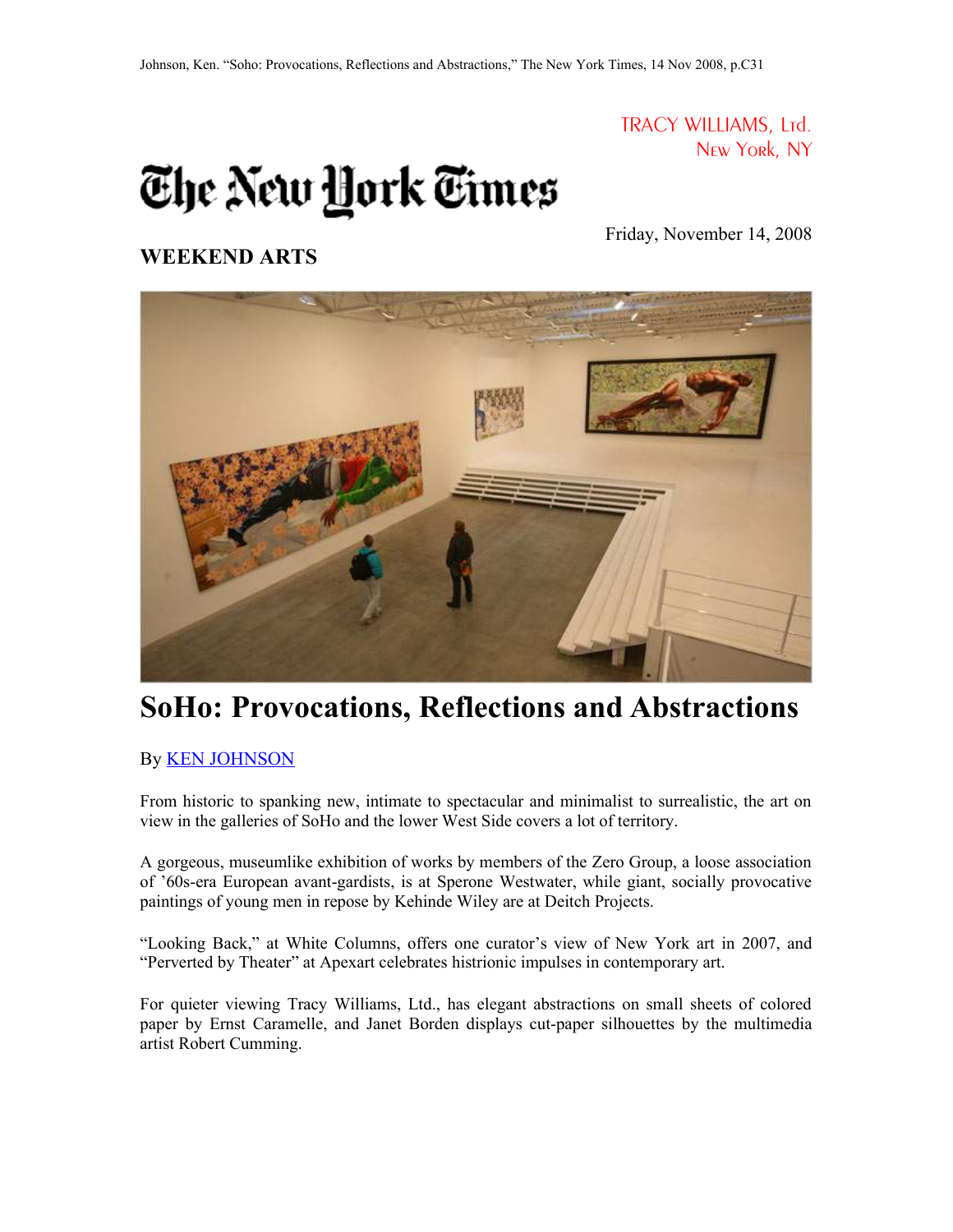Peter Freeman has minimalist works from the 1960s by the German artist Charlotte Posenenske; and Spencer Brownstone has creepy-crawly fantasy sculptures involving insects, taxidermic animals and ugly fairies by the British artist Tessa Farmer.

Beautifully installed in a meandering series of small rooms at Sperone Westwater, "Zero in New York" features works dating from 1957 to 1966 by about 20 Europeans, including textbook names like Piero Manzoni, Arman and Jean Tinguely. Founded in the late 1950s by two Germans, Heinz Mack and Otto Piene, the Zero Group rejected personal expressionism in favor of radically new forms of abstraction.

The exhibition is a fascinating window onto a time when progressive artists believed they could start from ground zero, as it were, and it includes some exceedingly attractive objects. Resembling Brancusi sculptures with electric lights built in, Mr. Piene's lamp sculptures are worth a visit by themselves. Boxy constructions of polished aluminum and textured glass by Nanda Vigo are sleekly crystalline. And Yves Klein's panels covered by colored, granular pigments are vividly sumptuous.

(Speaking of important Europeans, there is a retrospective exhibition of works by the Italian artist Carol Rama at Maccarone. Ms. Rama scandalized the Italian art world with her erotic watercolors in the 1940s, and she went on to explore a dizzying variety of modes, from geometric abstraction to autobiographical symbolism, over the course of her six-decade career.)



That the Zero Group's back-to-basics ethos lives on is evident in Tracy Williams's show of works by Mr. Caramelle, who creates elegant abstractions using a technique so simple a child could do it. He partly covers sheets of ordinary colored construction paper with straight-edged pieces of paper, exposing them to sunlight for weeks or months and then removes the masking. The geometric compositions of different shades of one color have a beguiling luminosity and an understated playfulness.

For another creative use of paper, see Robert Cumming's exhibition "Recoleta" at Janet Borden. An exceptionally inventive painter, sculptor and photographer, Mr. Cumming has created a series of intricate, faux-Victorian silhouette pictures cut by hand from sheets of black paper. Packed with eccentric storytelling and intriguing symbolism, they were inspired by a visit to La Recoleta, a vast cemetery in Buenos Aires.

A more severely purposeful ambition animates "Prototypes for Mass Production," a show of Minimalist works dating from 1965 to '67 by Charlotte Posenenske (1930-1985), a German